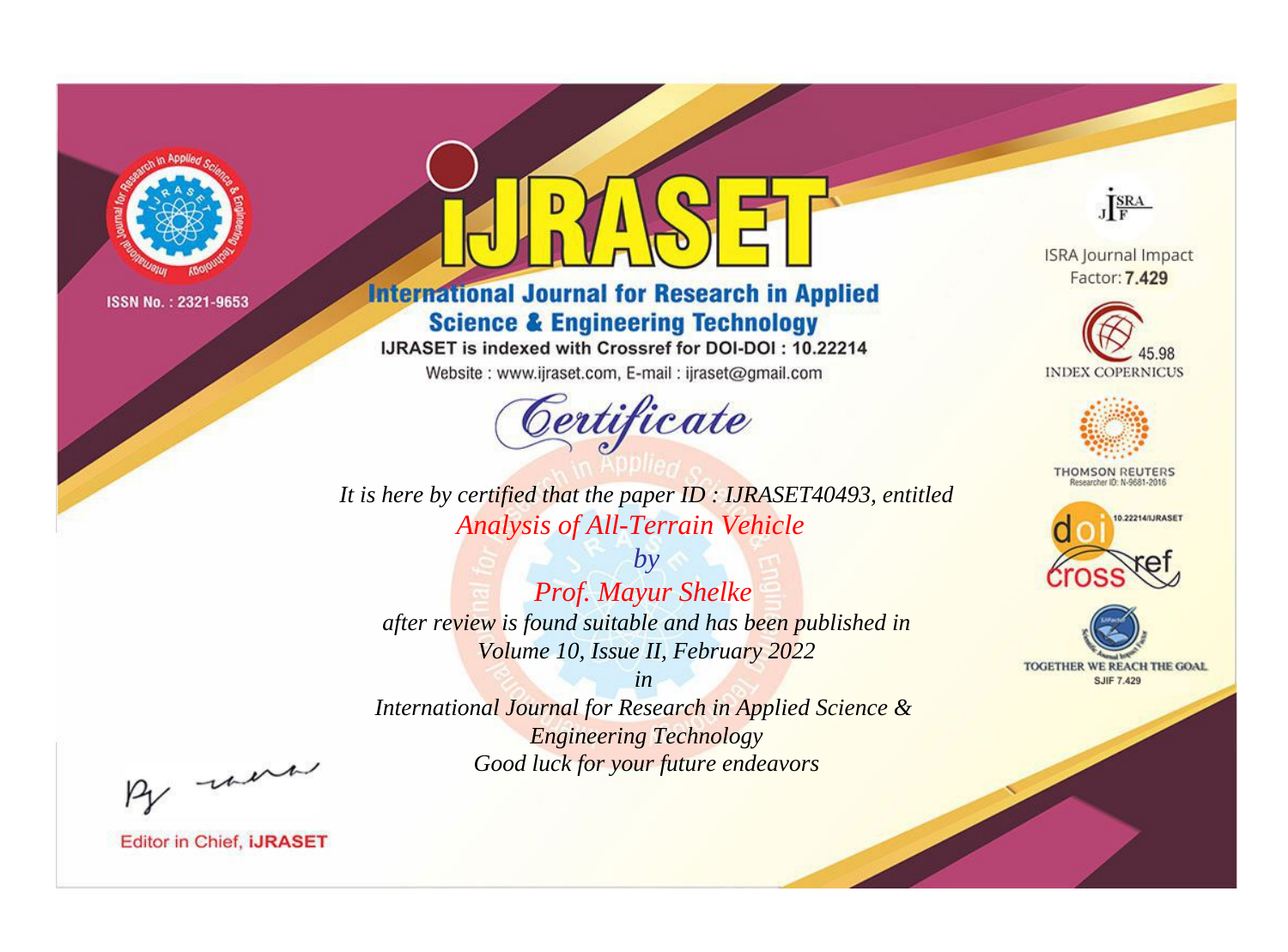

# **International Journal for Research in Applied Science & Engineering Technology**

IJRASET is indexed with Crossref for DOI-DOI: 10.22214

Website: www.ijraset.com, E-mail: ijraset@gmail.com



JERA

**ISRA Journal Impact** Factor: 7.429





**THOMSON REUTERS** 



TOGETHER WE REACH THE GOAL **SJIF 7.429** 

It is here by certified that the paper ID: IJRASET40493, entitled **Analysis of All-Terrain Vehicle** 

 $by$ **Gauray Soni** after review is found suitable and has been published in Volume 10, Issue II, February 2022

 $in$ International Journal for Research in Applied Science & **Engineering Technology** Good luck for your future endeavors

By morn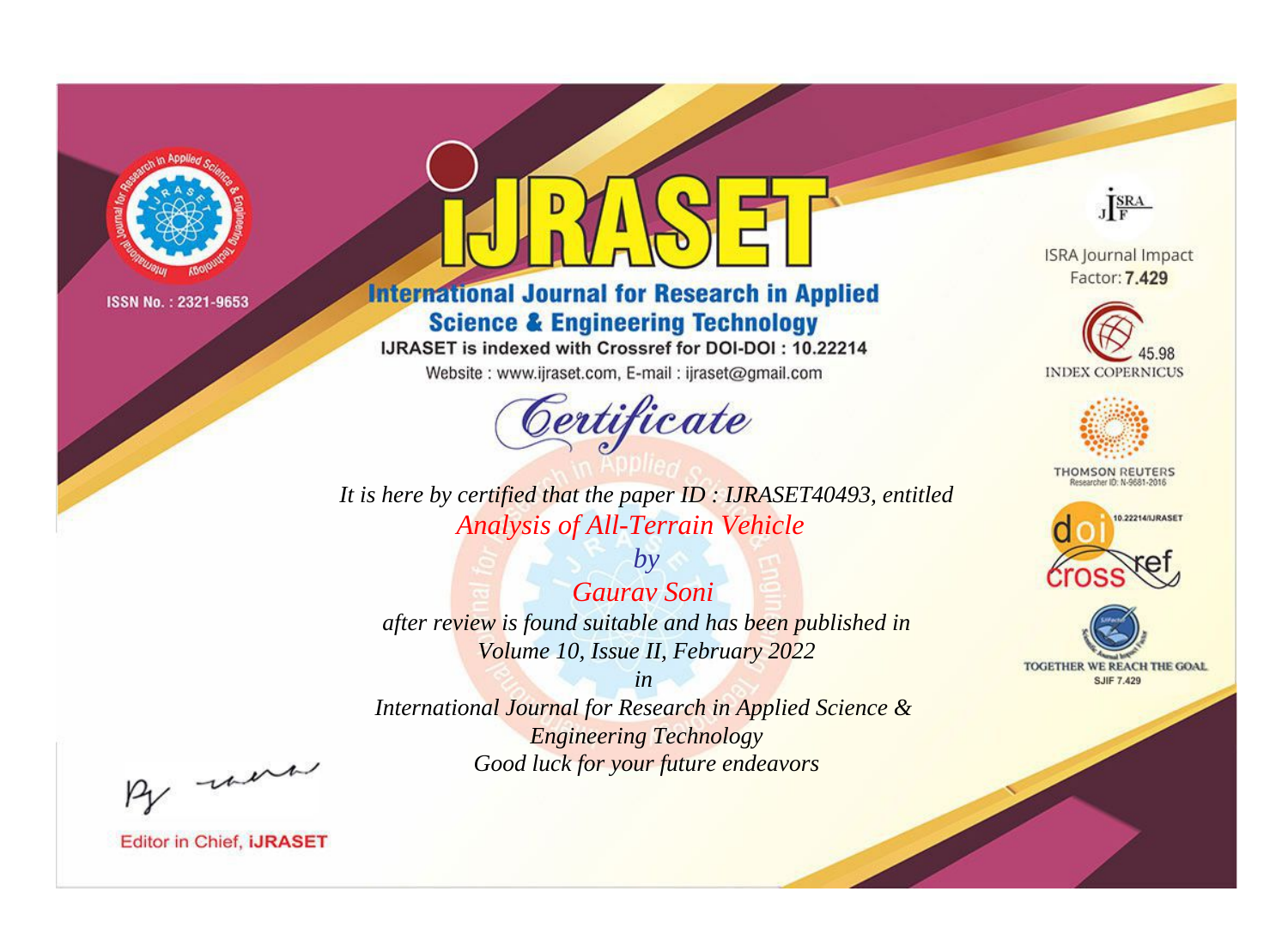

# **International Journal for Research in Applied Science & Engineering Technology**

IJRASET is indexed with Crossref for DOI-DOI: 10.22214

Website: www.ijraset.com, E-mail: ijraset@gmail.com



JERA

**ISRA Journal Impact** Factor: 7.429





**THOMSON REUTERS** 



TOGETHER WE REACH THE GOAL **SJIF 7.429** 

It is here by certified that the paper ID: IJRASET40493, entitled **Analysis of All-Terrain Vehicle** 

 $by$ **Satyam Gabhane** after review is found suitable and has been published in Volume 10, Issue II, February 2022

 $in$ International Journal for Research in Applied Science & **Engineering Technology** Good luck for your future endeavors

By morn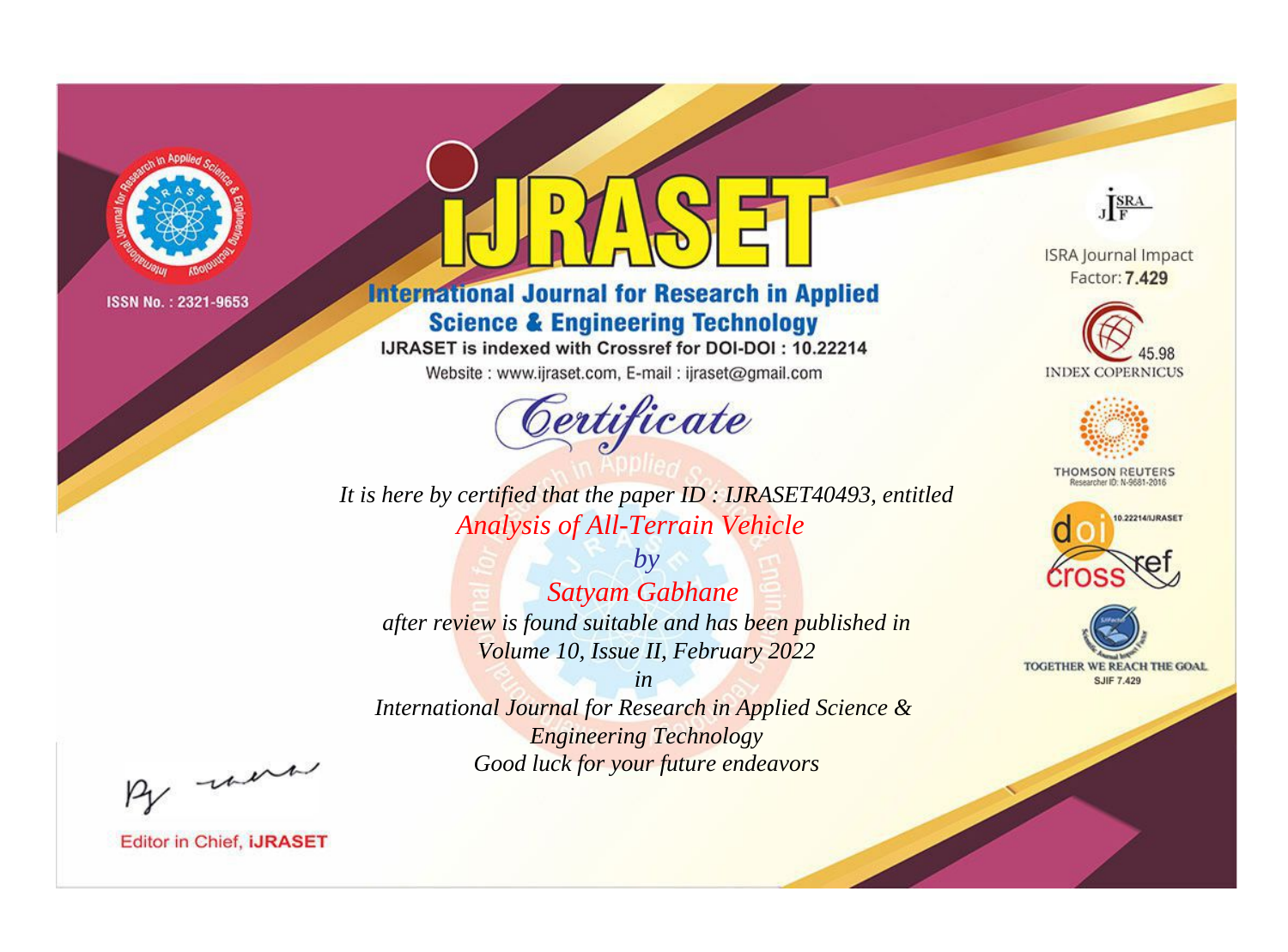

# **International Journal for Research in Applied Science & Engineering Technology**

IJRASET is indexed with Crossref for DOI-DOI: 10.22214

Website: www.ijraset.com, E-mail: ijraset@gmail.com



JERA

**ISRA Journal Impact** Factor: 7.429





**THOMSON REUTERS** 



TOGETHER WE REACH THE GOAL **SJIF 7.429** 

It is here by certified that the paper ID: IJRASET40493, entitled **Analysis of All-Terrain Vehicle** 

 $by$ Sakshi Talware after review is found suitable and has been published in Volume 10, Issue II, February 2022

 $in$ International Journal for Research in Applied Science & **Engineering Technology** Good luck for your future endeavors

By morn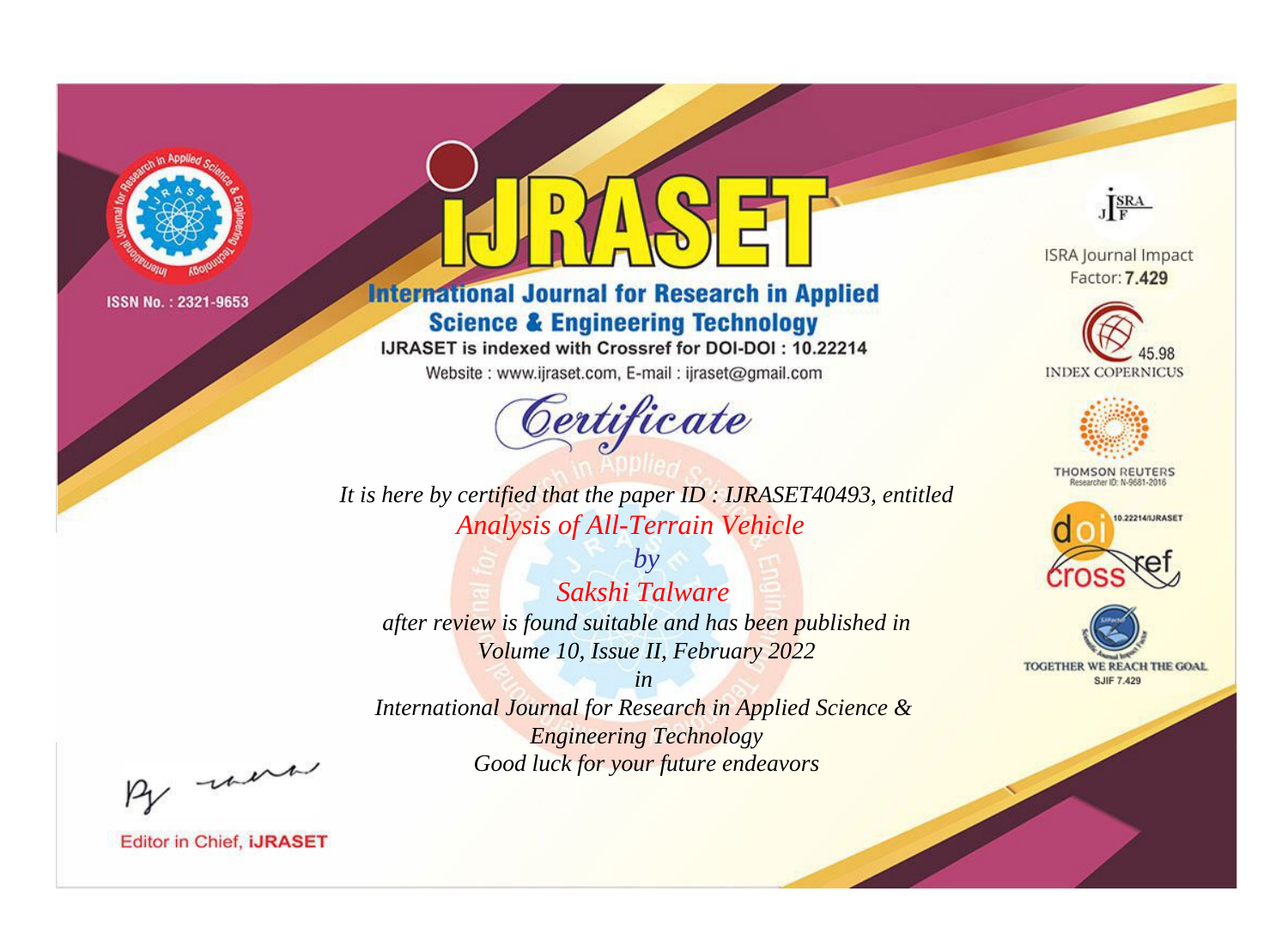

# **International Journal for Research in Applied Science & Engineering Technology**

IJRASET is indexed with Crossref for DOI-DOI: 10.22214

Website: www.ijraset.com, E-mail: ijraset@gmail.com



JERA

**ISRA Journal Impact** Factor: 7.429





**THOMSON REUTERS** 



TOGETHER WE REACH THE GOAL **SJIF 7.429** 

It is here by certified that the paper ID: IJRASET40493, entitled **Analysis of All-Terrain Vehicle** 

 $by$ **Kartik Dhengre** after review is found suitable and has been published in Volume 10, Issue II, February 2022

 $in$ International Journal for Research in Applied Science & **Engineering Technology** Good luck for your future endeavors

By morn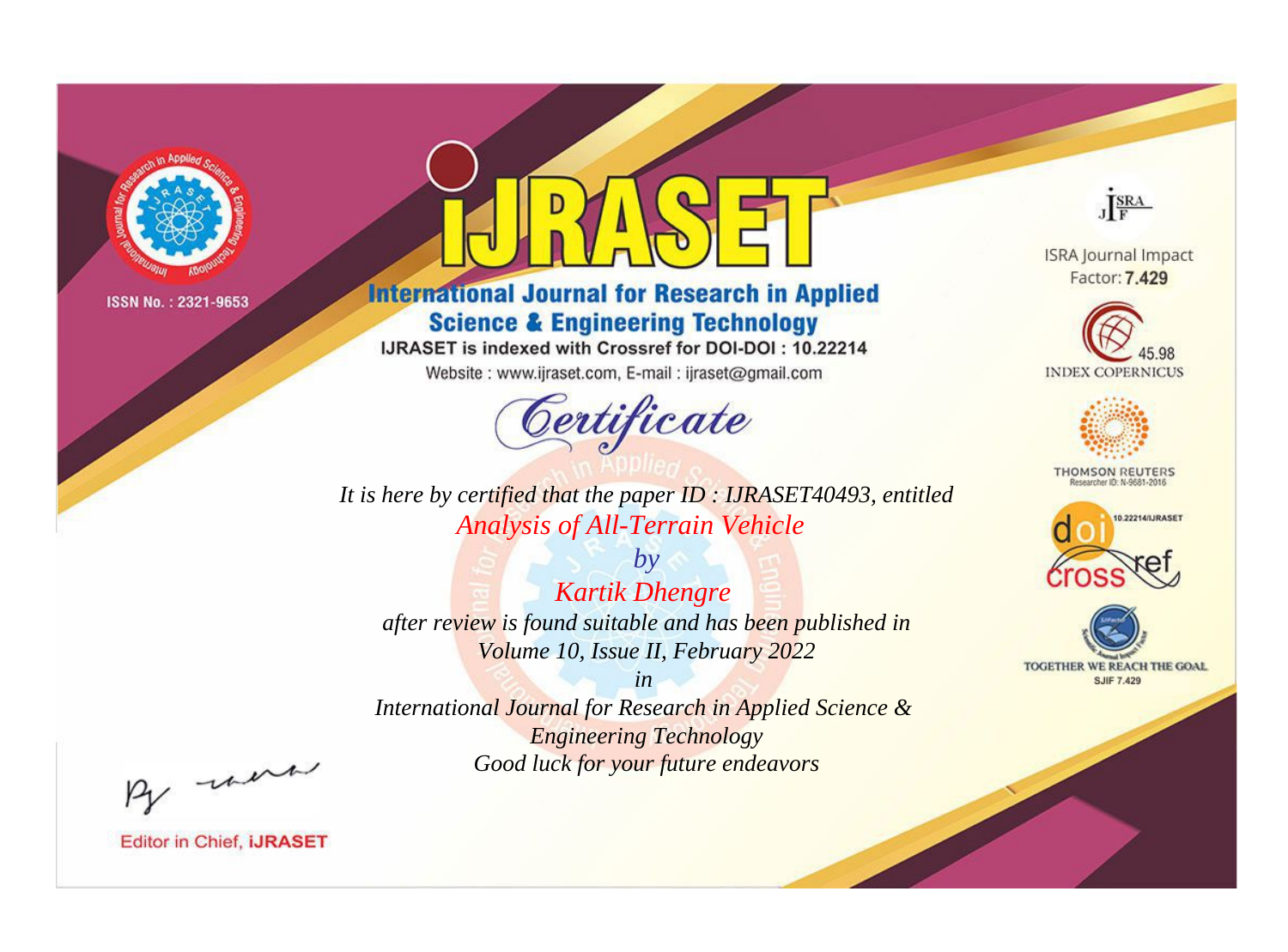

# **International Journal for Research in Applied Science & Engineering Technology**

IJRASET is indexed with Crossref for DOI-DOI: 10.22214

Website: www.ijraset.com, E-mail: ijraset@gmail.com



JERA

**ISRA Journal Impact** Factor: 7.429





**THOMSON REUTERS** 



TOGETHER WE REACH THE GOAL **SJIF 7.429** 

It is here by certified that the paper ID: IJRASET40493, entitled **Analysis of All-Terrain Vehicle** 

 $b\nu$ **Dashmesh Gabhane** after review is found suitable and has been published in Volume 10, Issue II, February 2022

 $in$ International Journal for Research in Applied Science & **Engineering Technology** Good luck for your future endeavors

By morn